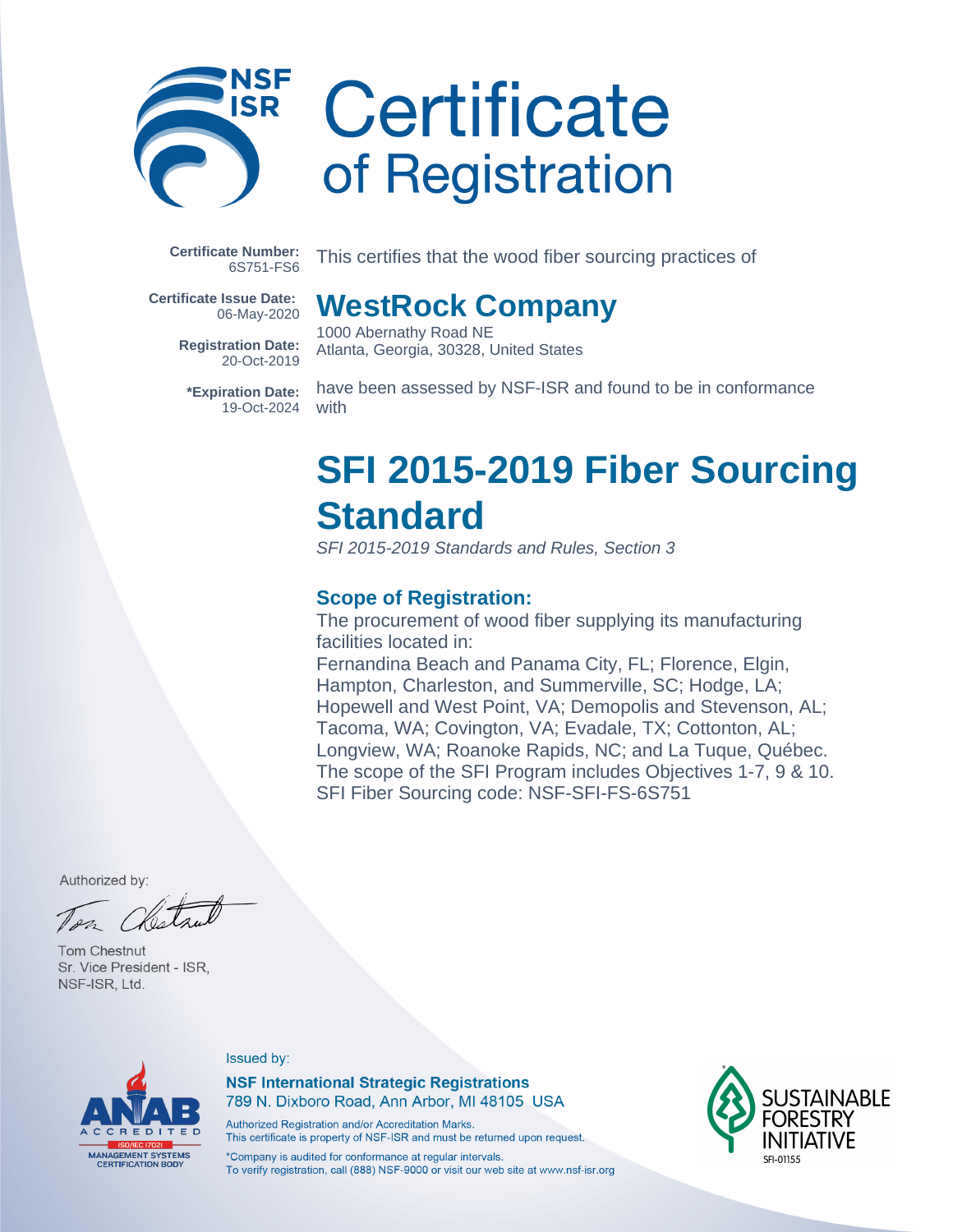### **Attachments**

#### **Annex Page for Certificate Registration Number 6S751-FS6**

**Certificate Issue Date:** 06-May-2020 **Certificate Expiration Date:** 19-Oct-2024

WestRock Company 1000 Abernathy Road NE Atlanta, Georgia, 30328, United States

| <b>Remote Location:</b><br><b>WestRock Company - Tacoma Forestry</b><br><b>Region- C0051483</b><br>801 E. Portland Avenue<br>Tacoma, Washington, 98401, United<br><b>States</b>          | Scope:<br>The procurement of wood fiber.<br>The scope of the SFI Program<br>includes Objectives 1-7, 9 & 10.  |
|------------------------------------------------------------------------------------------------------------------------------------------------------------------------------------------|---------------------------------------------------------------------------------------------------------------|
| <b>Remote Location:</b><br><b>WestRock Company - Cottonton Saw</b><br><b>Mill-C0094110</b><br>145 Highway 165 South<br>Cottonton, Alabama, 36581, United<br><b>States</b>                | Scope:<br>The procurement of wood fiber.<br>The scope of the SFI Program<br>includes Objectives 1-7, 9 & 10.  |
| <b>Remote Location:</b><br><b>WestRock Company - Canadian</b><br><b>Forestry Region- C0142881</b><br>1000 Chemin de l'Usine<br>La Tuque, Québec, G9X 3P8, Canada                         | Scope:<br>The procurement of wood fiber.<br>The scope of the SFI Program<br>includes Objectives 1-7, 9 & 10.  |
| <b>Remote Location:</b><br><b>WestRock Company - Demopolis</b><br>Forestry Region - C0142884<br><b>301 Industrial Park Airport</b><br>Demopolis, Alabama, 36732, United<br><b>States</b> | Scope:<br>The procurement of wood fiber.<br>The scope of the SFI Program<br>includes Objectives 1-7, 9 & 10.  |
| <b>Remote Location:</b><br><b>WestRock Company - Florence</b><br>Forestry Region- C0142885<br>2202 Papermill Road<br>Florence, South Carolina, 29506,<br><b>United States</b>            | Scope:<br>The procurement of wood fiber.<br>The scope of the SFI Program<br>includes Objectives 1-7, 9 & 10.  |
| <b>Remote Location:</b><br><b>WestRock Company - Fernandina</b><br>Forestry Region - C0142886<br>1200 Franklin St                                                                        | Scope:<br>The procurement of wood fiber.<br>The scope of the SFI Program<br>includes Objectives 1-7, 9, 8, 10 |

Authorized by:

**Tom Chestnut** Sr. Vice President - ISR, NSF-ISR, Ltd.

**1200 Franklin St. Fernandina Beach, Florida, 32034, United States**

**includes Objectives 1-7, 9 & 10.**



#### Issued by:

#### **NSF International Strategic Registrations** 789 N. Dixboro Road, Ann Arbor, MI 48105 USA

Authorized Registration and/or Accreditation Marks. This certificate is property of NSF-ISR and must be returned upon request.

\*Company is audited for conformance at regular intervals. To verify registration, call (888) NSF-9000 or visit our web site at www.nsf-isr.org

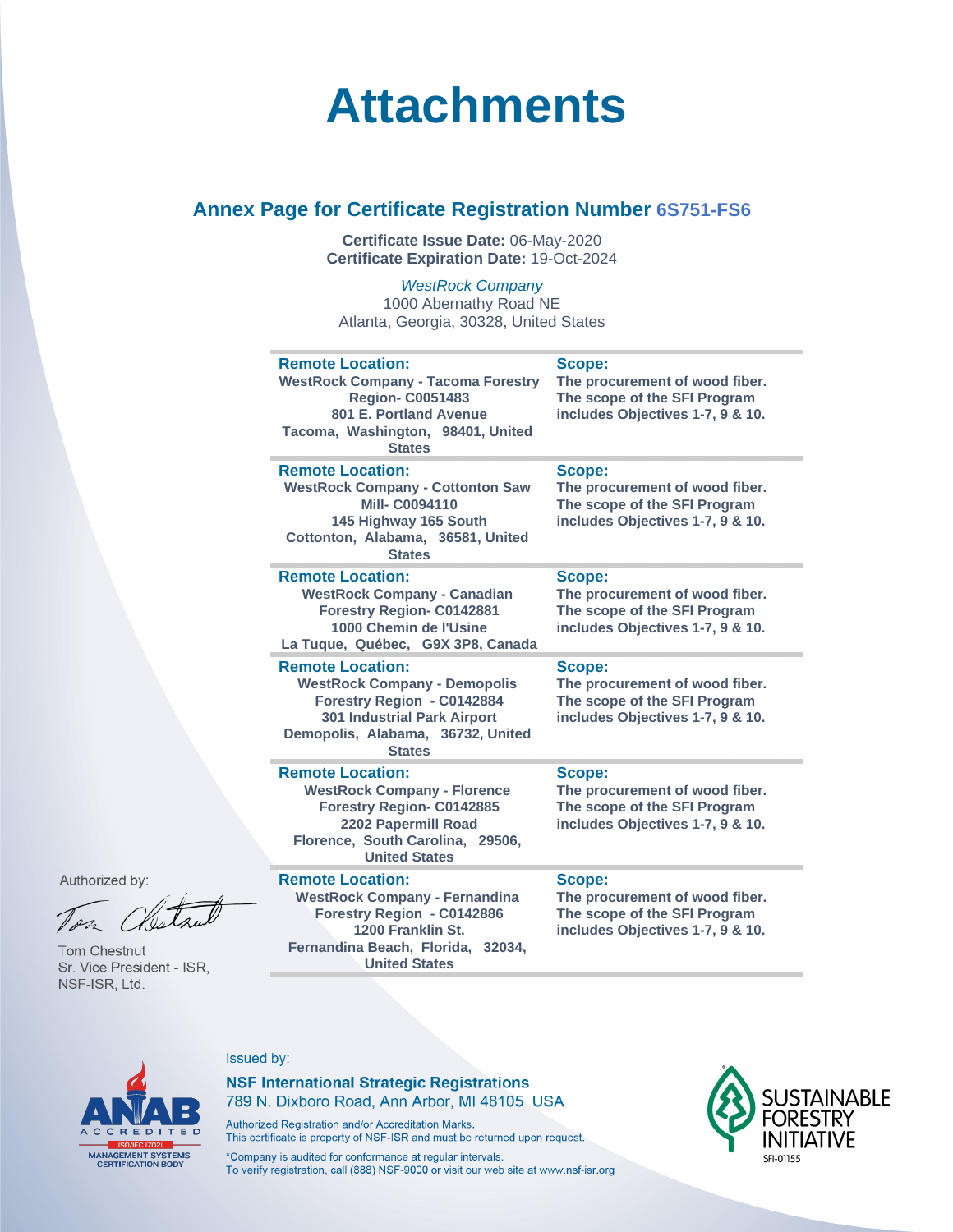## **Attachments**

| <b>Remote Location:</b><br><b>WestRock Company - Hodge Forestry</b><br><b>Region - C0142887</b><br><b>125 Mill St.</b><br>Hodge, Louisiana, 71247, United<br><b>States</b>              | Scope:<br>The procurement of wood fiber.<br>The scope of the SFI Program<br>includes Objectives 1-7, 9 & 10.        |
|-----------------------------------------------------------------------------------------------------------------------------------------------------------------------------------------|---------------------------------------------------------------------------------------------------------------------|
| <b>Remote Location:</b><br><b>WestRock Company - Panama City</b><br>Forestry Region - C0142888<br>501 South East Ave.<br>Panama City, Florida, 32401, United<br><b>States</b>           | Scope:<br>The procurement of wood fiber.<br>The scope of the SFI Program<br>includes Objectives 1-7, 9 & 10.        |
| <b>Remote Location:</b><br><b>WestRock Company - Stevenson</b><br>Forestry Region - C0142889<br>1226 County Road 85<br>Stevenson, Alabama, 35772, United<br><b>States</b>               | Scope:<br>The procurement of wood fiber.<br>The scope of the SFI Program<br>includes Objectives 1-7, 9 & 10.        |
| <b>Remote Location:</b><br><b>WestRock Company - Virginia Forestry</b><br><b>Region - C0142890</b><br><b>1855 Main Street</b><br>West Point, Virginia, 23181, United<br><b>States</b>   | <b>Scope:</b><br>The procurement of wood fiber.<br>The scope of the SFI Program<br>includes Objectives 1-7, 9 & 10. |
| <b>Remote Location:</b><br><b>WestRock Company - Evadale Paper</b><br><b>Mill-C0292115</b><br>1913 Highway 105<br>Evadale, Texas, 77615, United States                                  | Scope:<br>The procurement of wood fiber.<br>The scope of the SFI Program<br>includes Objectives 1-7, 9 & 10.        |
| <b>Remote Location:</b><br><b>WestRock Company - Covington Paper</b><br><b>Mill-C0292116</b><br><b>104 East Riverside Street</b><br>Covington, Virginia, 24426, United<br><b>States</b> | Scope:<br>The procurement of wood fiber.<br>The scope of the SFI Program<br>includes Objectives 1-7, 9 & 10.        |
| <b>Remote Location:</b><br><b>WestRock Company - Elgin Chip Mill-</b><br>C0466437<br><b>707 Whitehead Road</b><br>Elgin, South Carolina, 29045, United<br><b>States</b>                 | Scope:<br>The procurement of wood fiber.<br>The scope of the SFI Program<br>includes Objectives 1-7, 9 & 10.        |
| <b>Remote Location:</b><br><b>WestRock Company - Hampton Chip</b><br><b>Mill-C0466438</b><br>1382 Elm Street West<br>Hampton, South Carolina, 29924.                                    | Scope:<br>The procurement of wood fiber.<br>The scope of the SFI Program<br>includes Objectives 1-7, 9 & 10.        |

Authorized by:

Tom Chestnut Sr. Vice President - ISR, NSF-ISR, Ltd.

CCREDITED

MANAGEMENT SYSTEMS<br>CERTIFICATION BODY

#### Issued by:

#### **NSF International Strategic Registrations** 789 N. Dixboro Road, Ann Arbor, MI 48105 USA

Authorized Registration and/or Accreditation Marks. This certificate is property of NSF-ISR and must be returned upon request.

**United States** 

\*Company is audited for conformance at regular intervals.<br>To verify registration, call (888) NSF-9000 or visit our web site at www.nsf-isr.org